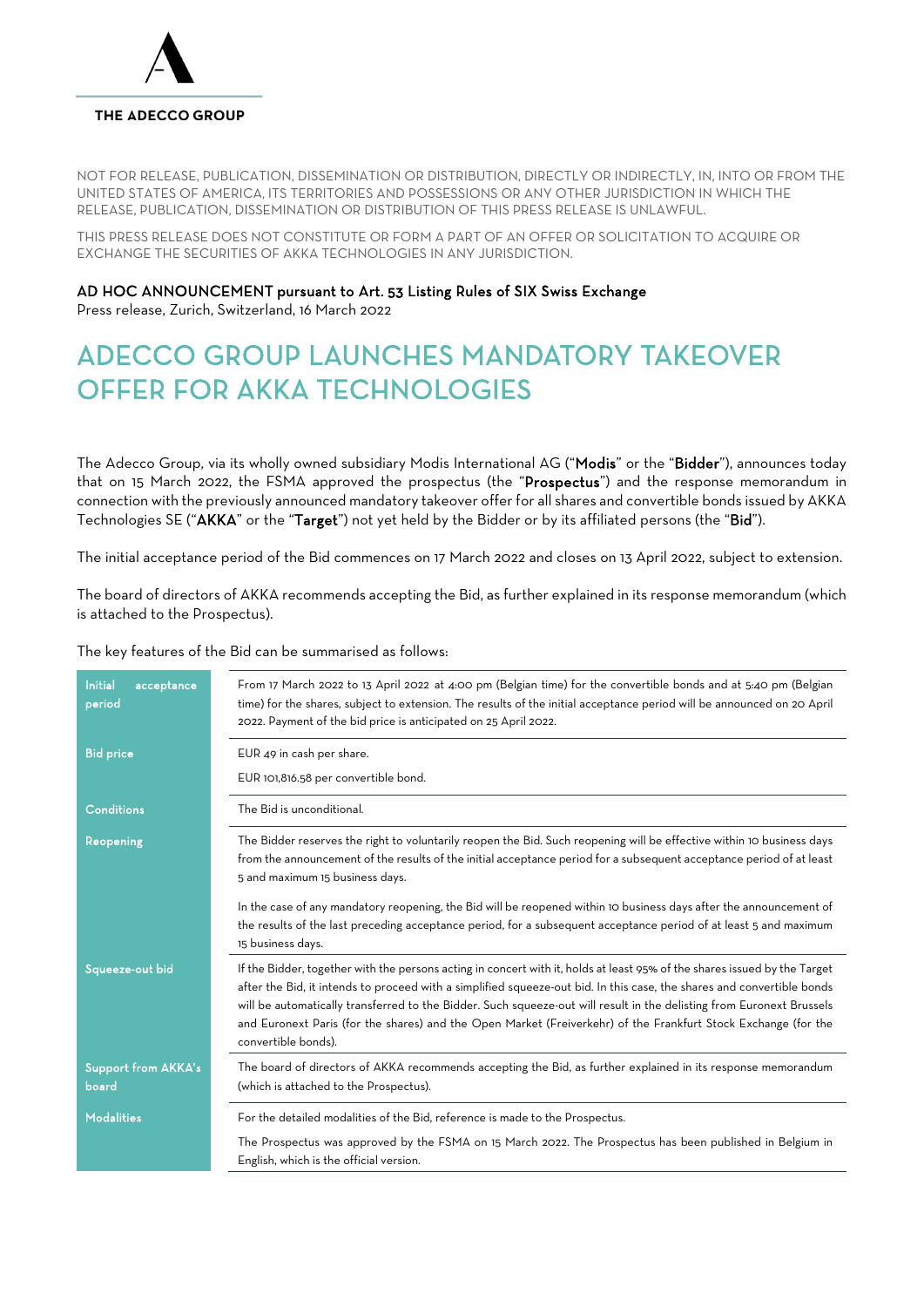|                                 | The English official version and the French translation of the Prospectus (including the acceptance forms and the<br>response memorandum) can be obtained free of charge at the counters of the ING Bank N.V. or BNP Paribas Fortis<br>NV, or by telephone from ING Bank N.V. on +31 20 563 66 19 and BNP Paris Fortis SA on +32 2 433 41 13. The digital<br>versions of the Prospectus and the acceptance forms are also available on the internet at the following websites:<br>https://www.adeccogroup.com/investors/akka-modis-transaction,<br>https://www.akka-technologies.com,<br>https://www.ing.nl/particulier/beleggen/leren-beleggen/corporate_actions/index.html, and<br>www.bnpparibasfortis.be/epargneretplacer.<br>A Dutch translation of the summary of the Prospectus is made available in electronic form on the abovementioned<br>websites.                                              |
|---------------------------------|-------------------------------------------------------------------------------------------------------------------------------------------------------------------------------------------------------------------------------------------------------------------------------------------------------------------------------------------------------------------------------------------------------------------------------------------------------------------------------------------------------------------------------------------------------------------------------------------------------------------------------------------------------------------------------------------------------------------------------------------------------------------------------------------------------------------------------------------------------------------------------------------------------------|
|                                 | In the case of any inconsistency between the translations and the official English version of the Prospectus, the<br>English version shall prevail. The Bidder has revised the respective versions and is responsible for the consistency<br>between all versions.                                                                                                                                                                                                                                                                                                                                                                                                                                                                                                                                                                                                                                          |
|                                 | A free shareholder hotline is also available in France on 0805 381 313.                                                                                                                                                                                                                                                                                                                                                                                                                                                                                                                                                                                                                                                                                                                                                                                                                                     |
| Acceptance of the<br><b>Bid</b> | Security holders who wish to tender their securities to the Bid are requested to follow the instructions set out in the<br>Prospectus and to do so within the time limits set out therein, or any later date as announced in the case of an<br>extension, or within any earlier deadline set by their financial intermediary.                                                                                                                                                                                                                                                                                                                                                                                                                                                                                                                                                                               |
| <b>Brokerage fees</b>           | Security holders who register their acceptance with a financial intermediary that is not the centralizing agent must<br>inquire about additional costs that may be charged by such parties and they will be responsible for the payment of<br>such additional costs. However, the Bidder will bear the brokerage costs and the related VAT incurred by the security<br>holders who tender their securities in the Bid, where applicable, up to a maximum of 0.2% (excluding taxes) of the<br>amount of the order, with a cap equal to EUR 100 (all taxes included) per shareholder or bondholder. The payment<br>of these costs will be taken care of by the centralizing agent on behalf of the Bidder via the financial intermediaries.<br>The request for reimbursement must be received by the relevant centralizing agent within 1 month after the close of<br>the final acceptance period of the Bid. |
| Tax                             | The tax on stock market transactions will be paid by the Bidder.                                                                                                                                                                                                                                                                                                                                                                                                                                                                                                                                                                                                                                                                                                                                                                                                                                            |
| <b>Centralizing agents</b>      | ING Bank N.V. acts as centralizing agent for the shares.<br>BNP Paribas Fortis NV/SA acts as centralizing agent for the convertible bonds.                                                                                                                                                                                                                                                                                                                                                                                                                                                                                                                                                                                                                                                                                                                                                                  |

# **About AKKA**

AKKA is a European leader in engineering consulting and R&D services. AKKA's comprehensive portfolio of digital solutions combined with expertise in engineering, uniquely positions AKKA to support its clients by leveraging the power of connected data to accelerate innovation and drive the future of Smart Industry. AKKA accompanies leading industry players across a wide range of sectors throughout the life cycle of their products with cutting edge digital technologies (autonomous driving, IoT, Big Data, robotics, embedded computing, machine learnings etc.) to help them rethink their products and business processes. Founded in 1984, AKKA has a strong entrepreneurial culture and a wide global footprint. Its 20,000 employees around the world are all passionate about technology and share the AKKA values of respect, courage, and ambition. AKKA Technologies (AKA) is listed on Euronext Paris and Brussels – segment A (ISIN: FR0004180537).

## **About Modis**

In the converging world of IT and engineering, Modis pioneers Smart Industry by delivering cross-industry expertise in technology and digital engineering consulting, tech talent services and up- and re-skilling through its Tech Academy. Modis has a global presence with 30,000+ consultants and around 10,000 customers in over 20 countries, focused on digital transformation, cognitive technologies (e.g., AI, data analytics), cloud and data security, smart ecosystem (e.g., digital twin), and industry 4.0 across high-growth Smart Industry sectors. Modis' key sectors include Automotive & Transportation, Environmental & Energy, Software, Internet & Communication, Financial Services, and Industrial Manufacturing. Modis has a balanced footprint across North America, Europe, and APAC, including strong positions in Japan and Australia. With passion for technology and talent, Modis drives innovation and enables digital transformation for a smart and sustainable tomorrow. Modis is a Global Business Unit of the Adecco Group.